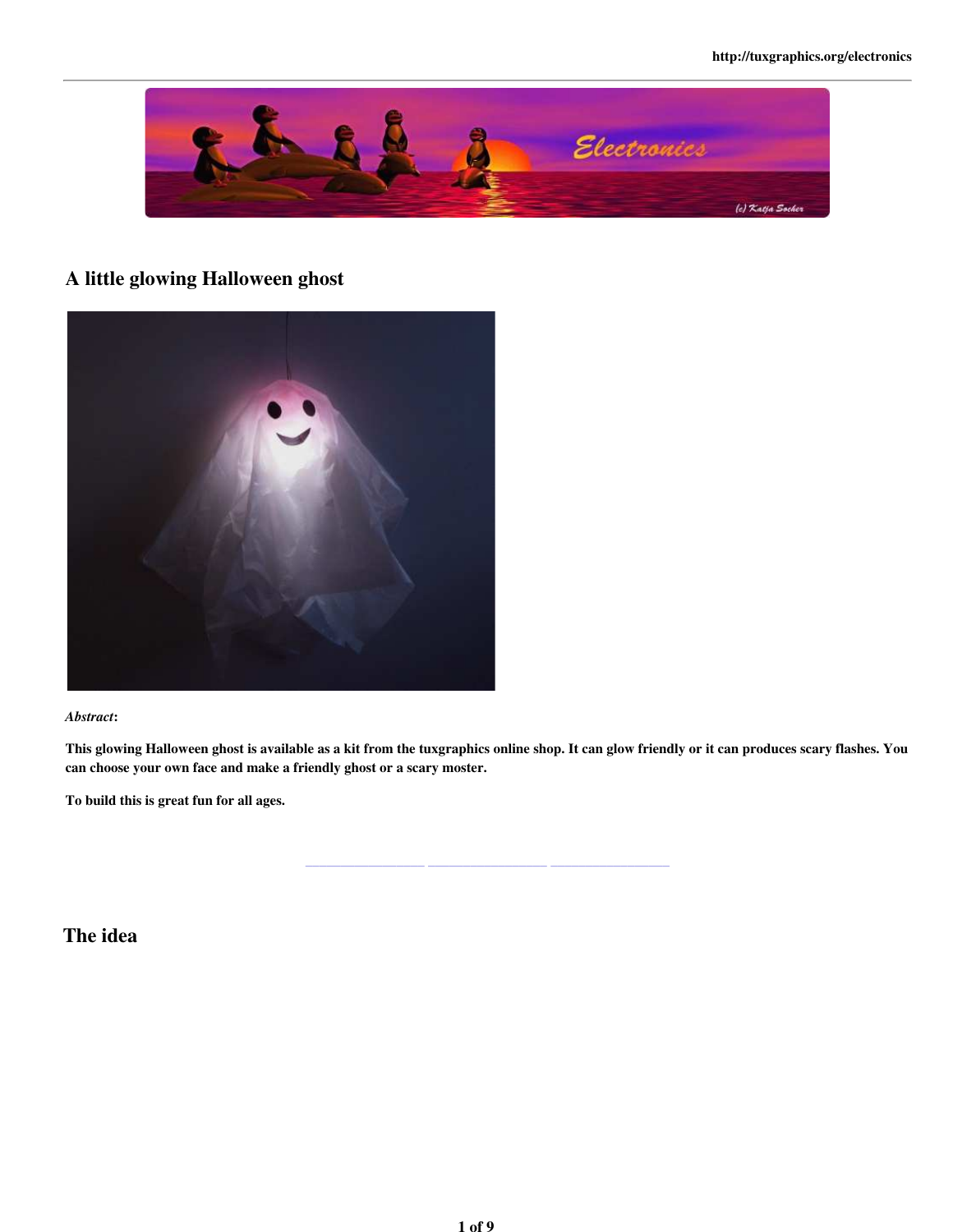

We wrap a very bright white LED in bubble padding foil. This foil will diffuse the light. Using transparent adhesive tape the bubble foil is wrapped up and forms a little ball. A litte bit smaller than a tennis ball. This little ball is the head of the ghost.

#### The kit



The basic "glowing ghost kit" contains the basic parts to build the ghost. The included white LED produces a very bright white light. In addition to this kit we need the atmega8 microcontroller and some batteries or a little DC power supply, 4.5V to 5.5V (Ericsson mobile phone chargers provide 5V DC).



The atmega8 for the "glowing ghost kit" comes pre-loaded with software. You can however also take a plain atmega8 microcontroller and load it yourself with software. The software is available in the download section at the end of this article. For loading the software you will need a programmer like the avrusb500 from tuxgraphics. If you have the programmer hardware and you load the software yourself then you can also modify the software and invent your own blinking patterns.

The software uses PWM (puls width modulation) to control the intensity of the light. The LED can be dimmed to any level and it can flash at any brightness level. It is just a matter of changing the software.

# Building the ghost

First we need to solder the white LED to the long gray wire. Slide the two short insulation tubes onto the wire and then strip the wire at the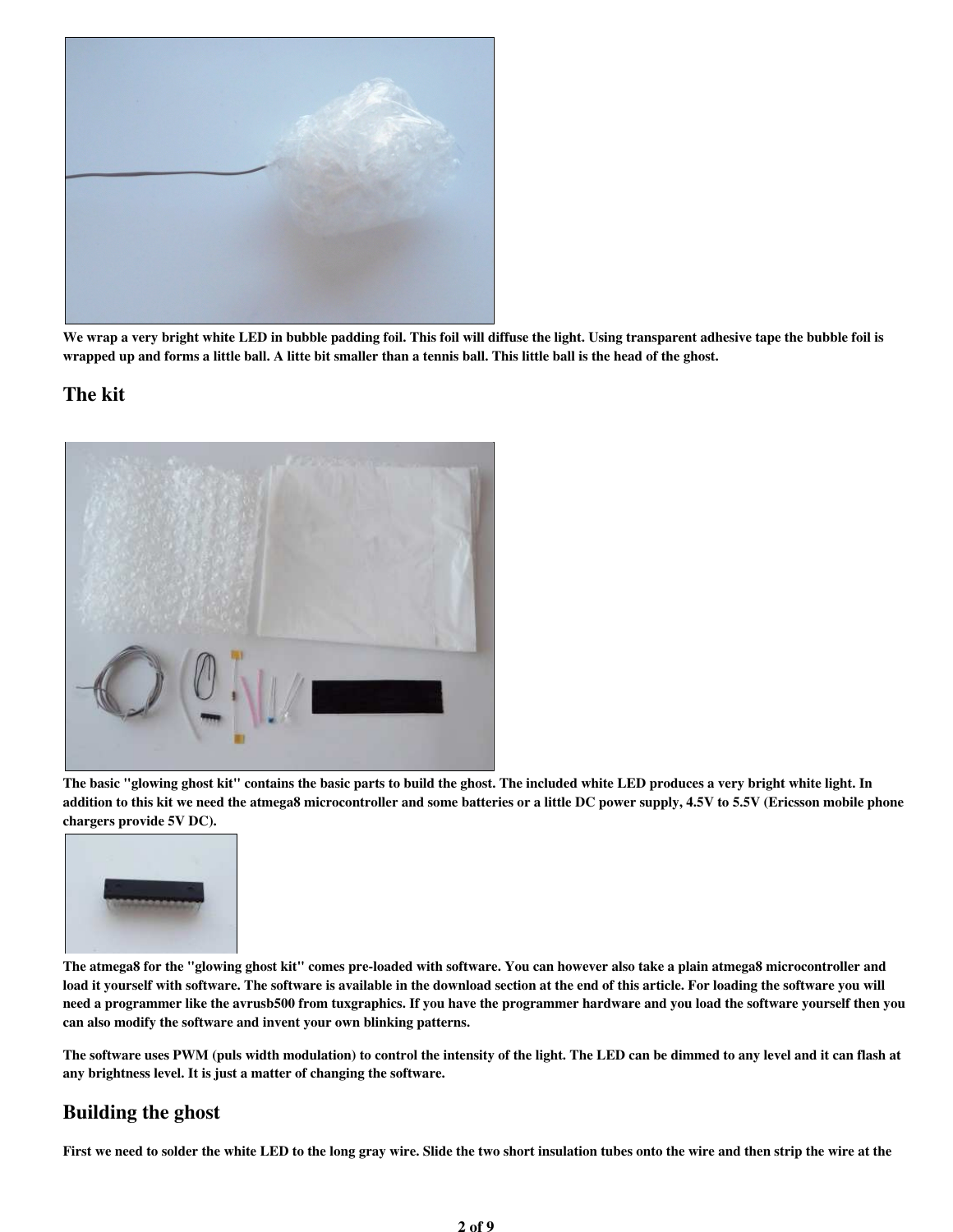ends.



Solder the wire to the LED and then slide the insulation tubes towards the LED to insulate the blank wires.



Wrap the LED in bubble foil. Try to fold the foil such that there is a lot of foil in front of the lens of the LED and not so much foil behind the LED. Remember the light needs to be defused by the foil for this to be effective the light has to go through several layers of bubbles and plastic foil.



The kit includes a black plastic sticker. Cut two eyes and the mouth out of that sticker. You can make a nice and friendly round face or you can make a more scary one with sharp edges (e.g triangular eyes and a zick-zack shaped mouth).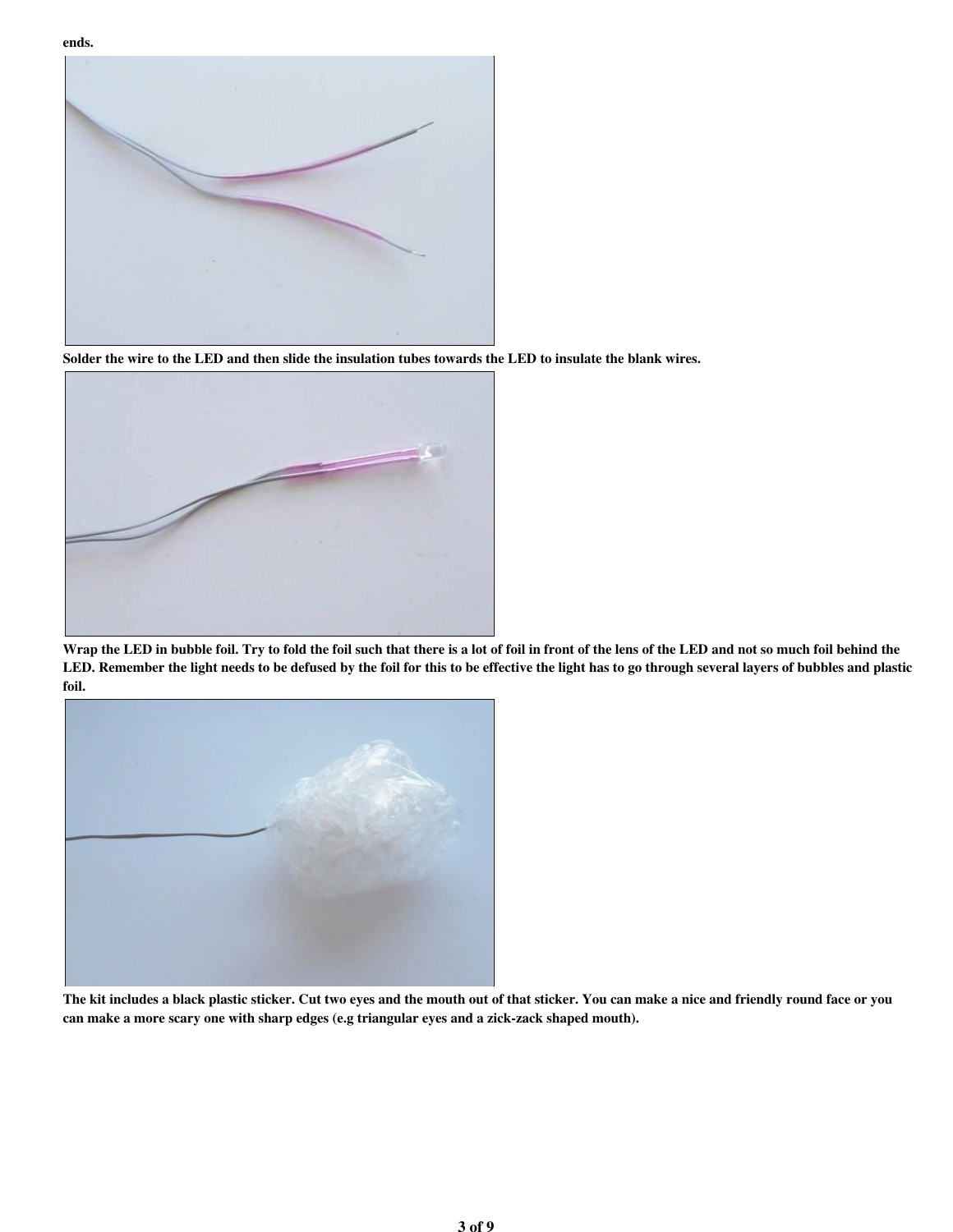

Unfold the white plastic foil on the floor and cut a tidy hole into the center. The gray cables from the LED will go through that hole. Peel the eyes and mouth stickers off and stick them onto the foil slightly below the center.



Now take the LED with the bubble foil ball. Run the gray cable into the center hole of the white foil such that the white foil will hang like a long coat over the bubble foil ball.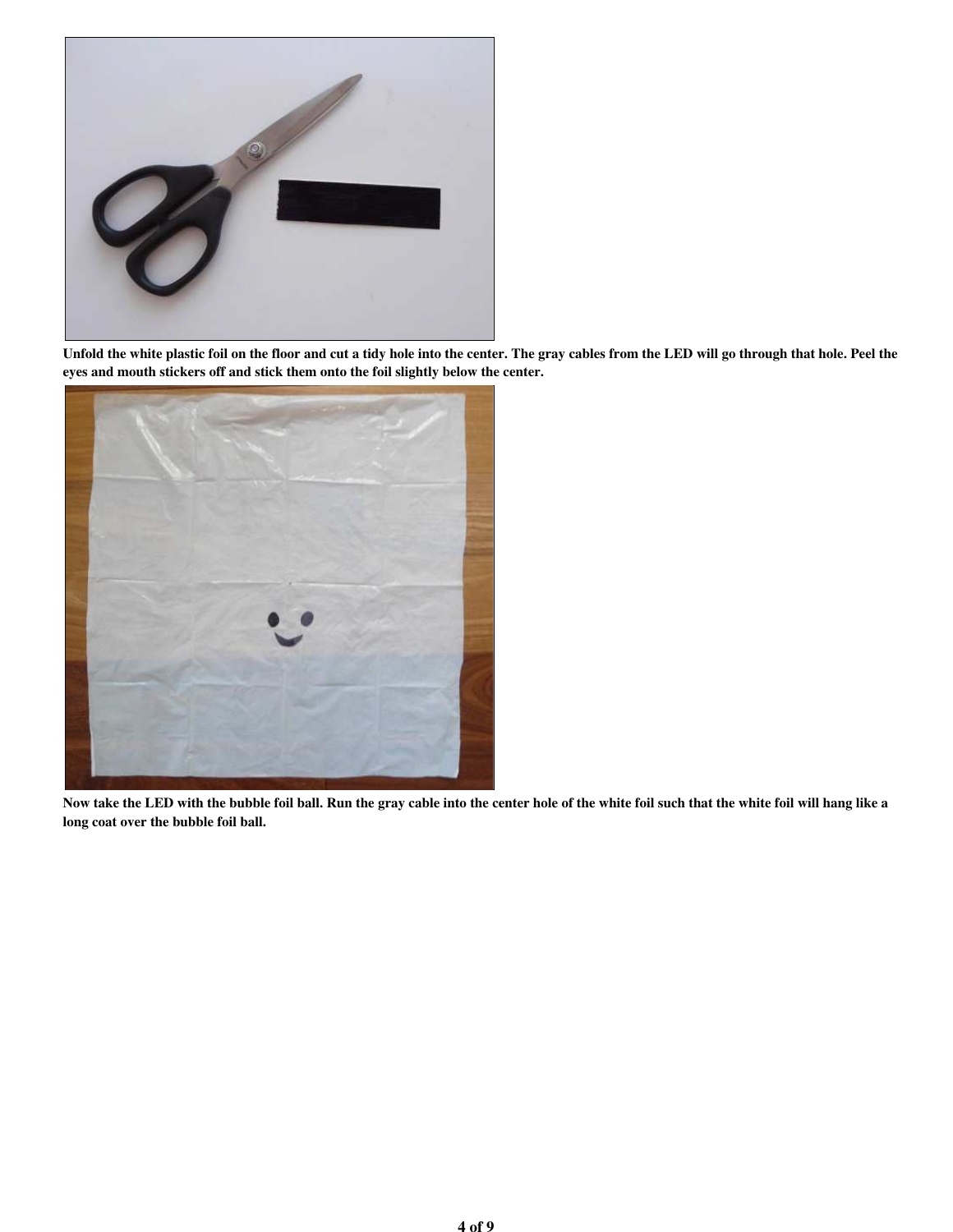

Our ghost is ready. You can now test it. Remember never connect an LED directly to the power supply! The kit included a 27 Ohm resistor (color code: red, purple, black). This resistor needs to be used in series with the LED. That is: one wire of the LED goes directly to the power supply the other one connects to one end of the resistor and the other end of the resistor goes to the power supply. You need about 5V.

You can connect 3 AA-Batteries in series (connect plus of one battery to minus of the next) by soldering some short wires to the ends of the batteries. Use a bit of sand paper to scratch and clean the metal surface of the battery before you solder a wire to it. Heat the metal ends of the battery only for a short moment otherwise it is possible that you damage any internal plastic insulation inside the battery. Wrap the 3 batteries together with tape and you have a 4.5V battery block:



For the LED the polarity is important. If it does not light up then swap the wires. You have found the right polarity when the LED lights up. Note which of the LED wires is plus and which is minus. Mark one of them with a felt tip or a little sticker from the black sticker foil. Later when we connect the ghost to the blink circuit we need to know which one is plus and which one is minus.

#### Controlling the LED with a microcontroller

To make the LED flash we need a little bit of electronics. By using a microcontroller we can even generate different glowing and flashing patterns.

The software provided here has two modes: one "glowing" mode where the LED is dimmed up and down continuously and one "flashing puls" mode where the LED flashes with a few short pules and the pauses before it flashes again. The default mode is the "glowing" mode. To get the "flashing pulses" mode you connect pin PD2 to GND (minus, pin 8). You can change the mode at any time.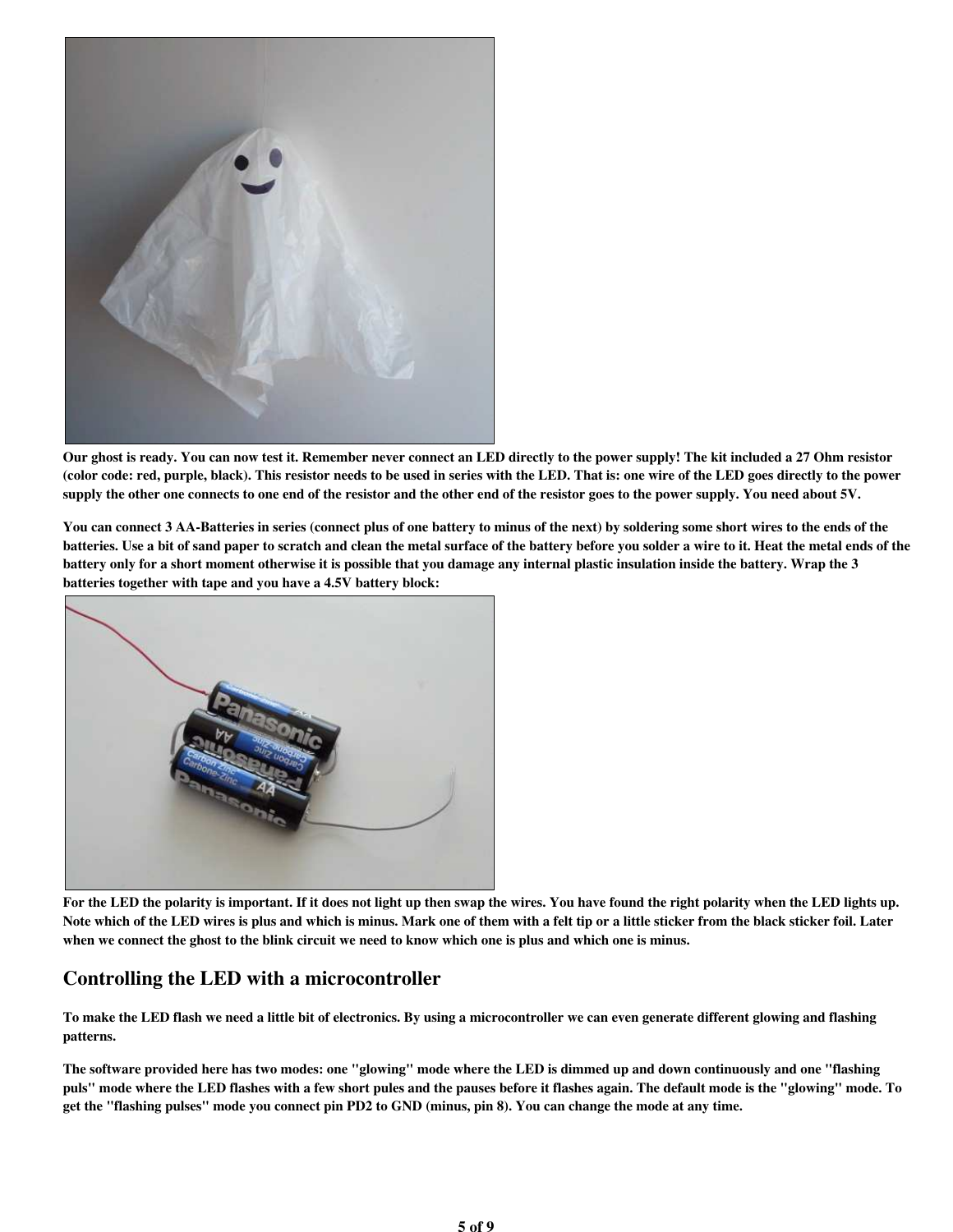

Click on the circuit diagram to open it as PDF file.

The connection to PIN-1 and the whole connector CONN2 (Prog. load) is not needed unless you want to change the software. Normally you just need the power supply connection, the capacitor C1, the resistor and the wires to the LED.

It is important to pay attention to the right polarity of the atmega8 chip. The side where pin one is, is marked on the top of the chip. On the below photos the atmega8 pin-1 would be on the left side of the pictures.

This is what the circuit looks like with the program load connector CONN2.



This is what the circuit looks like without the program load connector CONN2.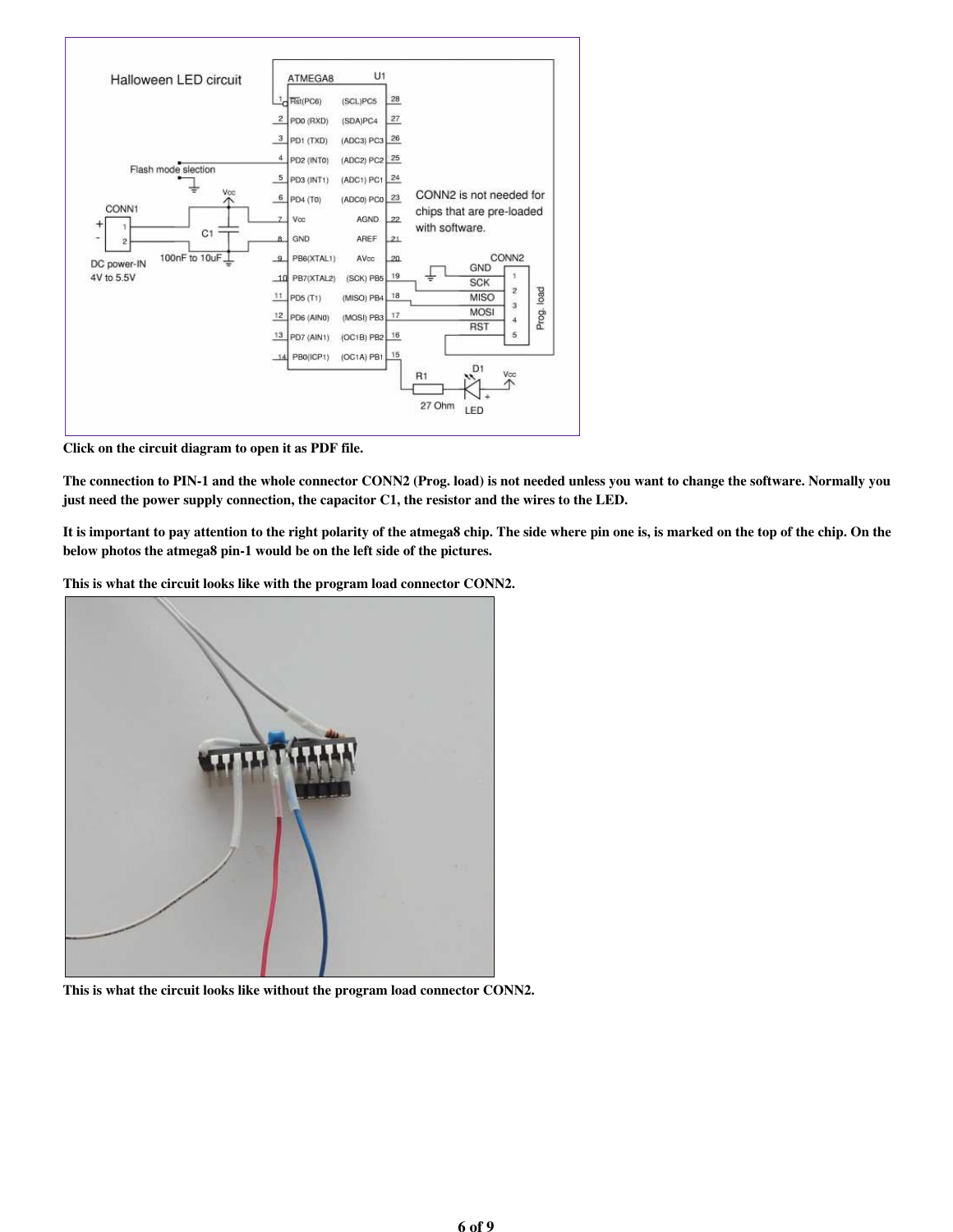

The atmega8 chip comes on some black ESD protection foam. You can cut a stripe off the foam and press it between the pins of the atmega8 chip. It makes it less thorny.



# Waiting for Halloween

Here is the little ghost looking out of the window and waiting for the night to come.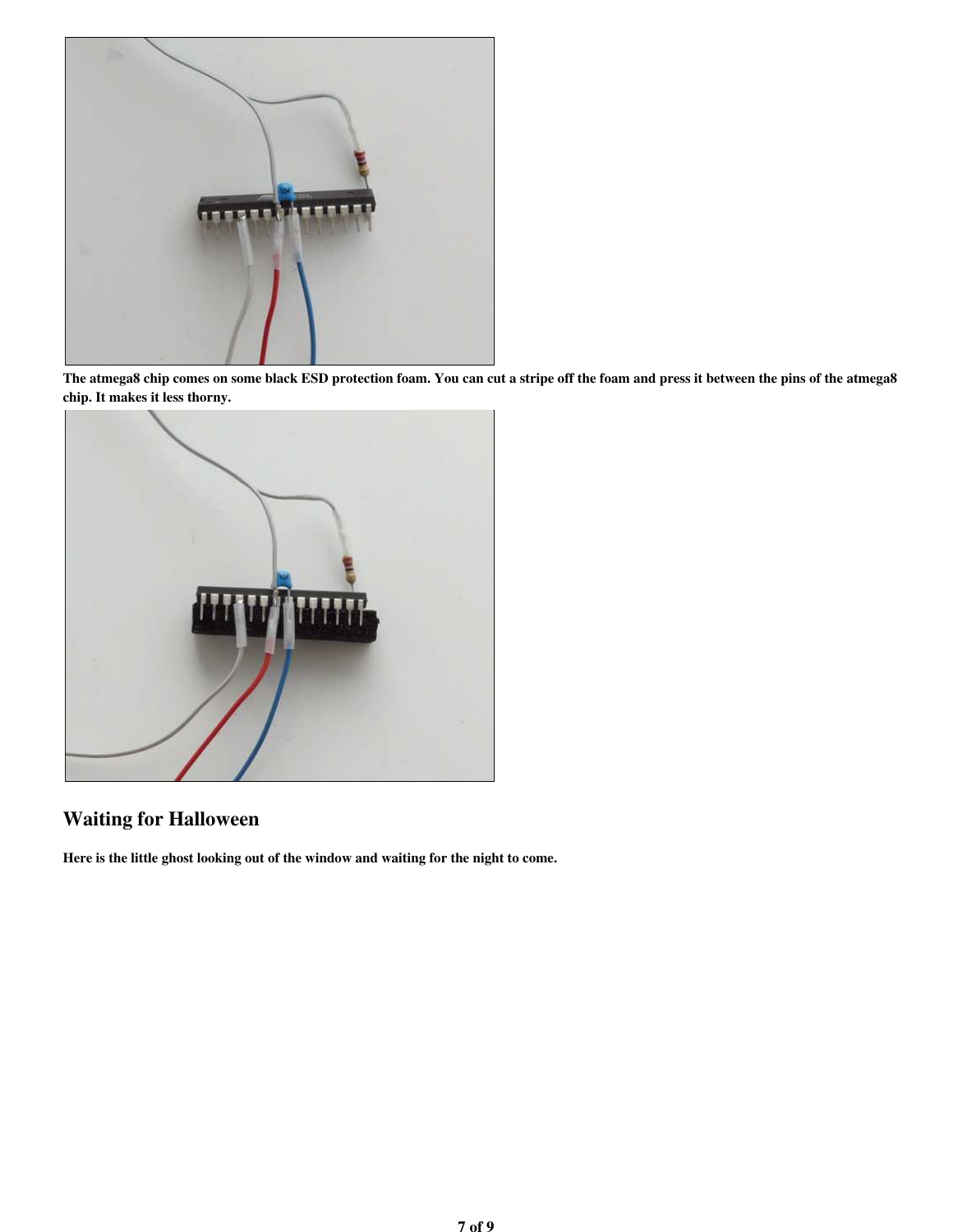

# At night

Here is a video of our ghost at night (in "flashing pulses" mode):



# Great fun for all ages

Building this ghost is great fun for all ages. Younger children need some help with the soldering and the electronics but there are many things they can do already: Wrapping the LED in bubble foil or cutting the face out of the sticker and they will watch fascinated while you build the circuit together with them.

Older children and adults will have fun with the electronics and might try to modify the blinking algorithm. You can create your own flashing